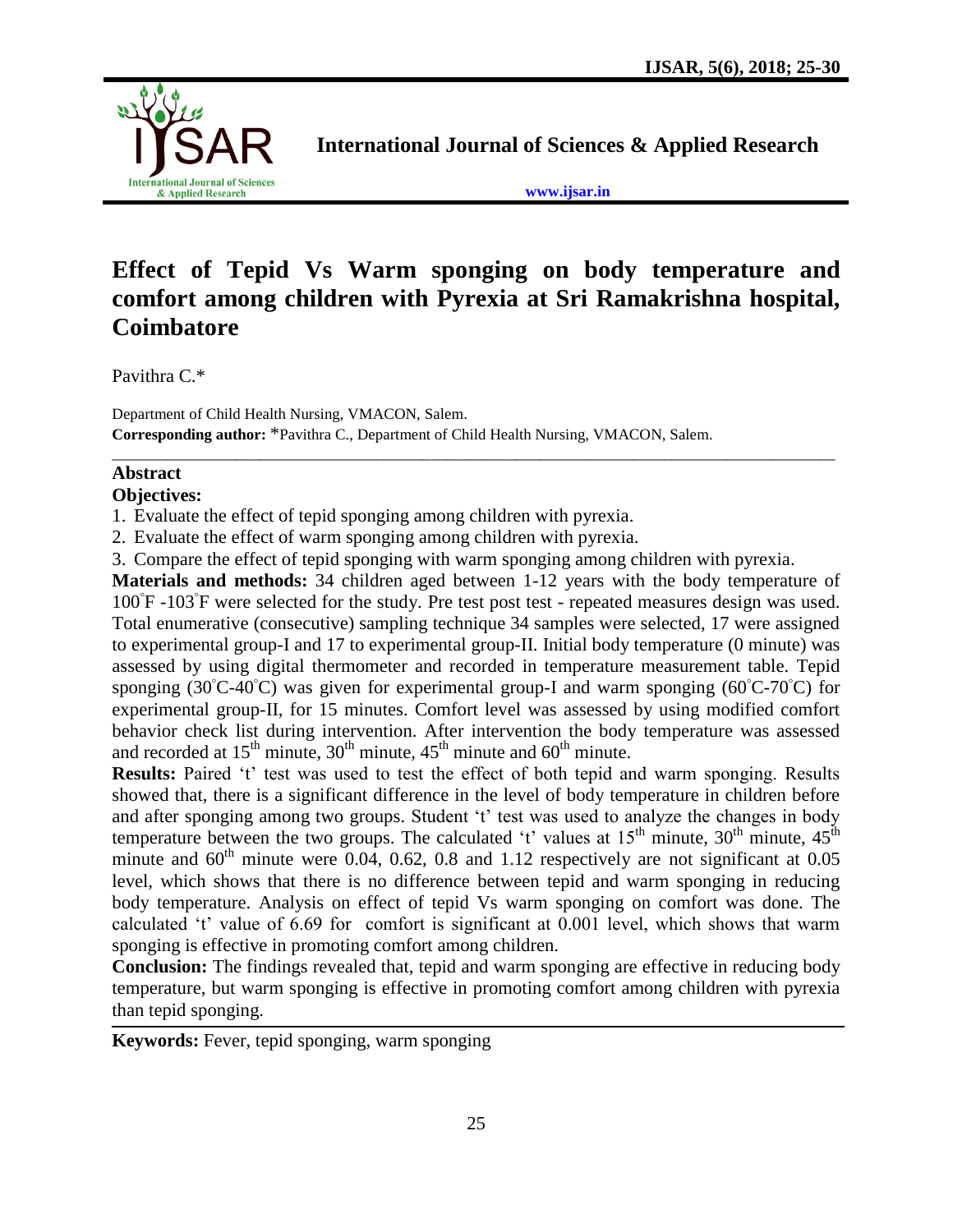### **Introduction**

Fever is very common in young children, with 20% to 40% of parents reported illness in each year. As a result, fever is probably the commonest reason for a child to be taken to the doctor. Fever is also the second most common reason for a child being admitted to hospital.

Fever is an important symptom of underlying disease condition and in general it is considered as harmful in pediatric age group as it may lead to dehydration, febrile seizures and stupor. The increase metabolic demands, stress the patient with marginal cardiac and cerebral vascular supply. The physical therapy offers a simple and cost effective way of lowering the body temperature.

Paracetamol is readily absorbed from the gastrointestinal tract with peak plasma concentrations occurring about 10 to 60 minutes after oral administration. The elimination half-life varies from about 1 to 3 hours. There is a chance of abrupt increase of temperature during the interval between doses of antipyretics after its peak action of 2 hours. Tepid water and cold water are commonly used for sponging which can cause some discomfort. Bathing with warm water will certainly help in dilating the sweat glands and reducing the stink of sweat and will give some freshness and will provide comfort.

In febrile patients the use of luke warm water must be encouraged to reduce the level of discomfort and settles down the temperature from its peak level. Bathing with luke warm water will certainly help in dilating the sweat glands and reducing the stink of sweat and will give some freshness to the children. Luke warm bath was given to children, sick patients and bed ridden. A regular bath or cold sponging is not advisable in these patients.

Tepid water and cold water are commonly used for sponging which can cause discomfort like shivering goose bumps and

crying. This can be avoided by the use of warm water sponging to the pyrexic children. Many studies show that warm sponging is affective in promoting comfort during children with pyrexia. Hence the researcher felt a need to compare the effects of two physical methods, tepid water sponging and warm water sponging in lowering body temperature and promoting the comfort among children with pyrexia. A study conducted on the efficacy of warm sponging with tepid sponging among children aged 6 months to 5 years with fever  $(\geq 100^{\circ}$ F to  $\leq 104^{\circ}$ F) and Receiving syrup

paracetamol 15mg/kg body weight. Experimental group received warm sponging and paracetamol. Control group received tepid sponging and paracetamol. The result showed that there was a statistically significant difference in proportion of target temperature reduction between warm and tepid sponging groups. The study concluded that warm sponging along with oral paracetamol, was found to be more effective than tepid sponging along with oral paracetamol in reducing temperature in febrile children.

### **Methodology**

The basic experimental design, pre test post test- repeated measures design was used for the present study. The study was conducted at pediatric ward of Sri Ramakrishna Hospital, Coimbatore. Children with pyrexia aged between 1-12 years. Total Enumerative (consecutive) sampling technique was used and all the samples (n=34) who met the eligibility criteria were included in the study. These samples were randomly assigned to Experimental Group–I  $(n=17)$ and Experimental Group–II (n=17).

Tools for data collection are Questionnaire to collect Demographic Profile like age, sex and diagnosis. Temperature measurement table was used to assess, the initial temperature at 0 minute by using digital thermometer through axillary method and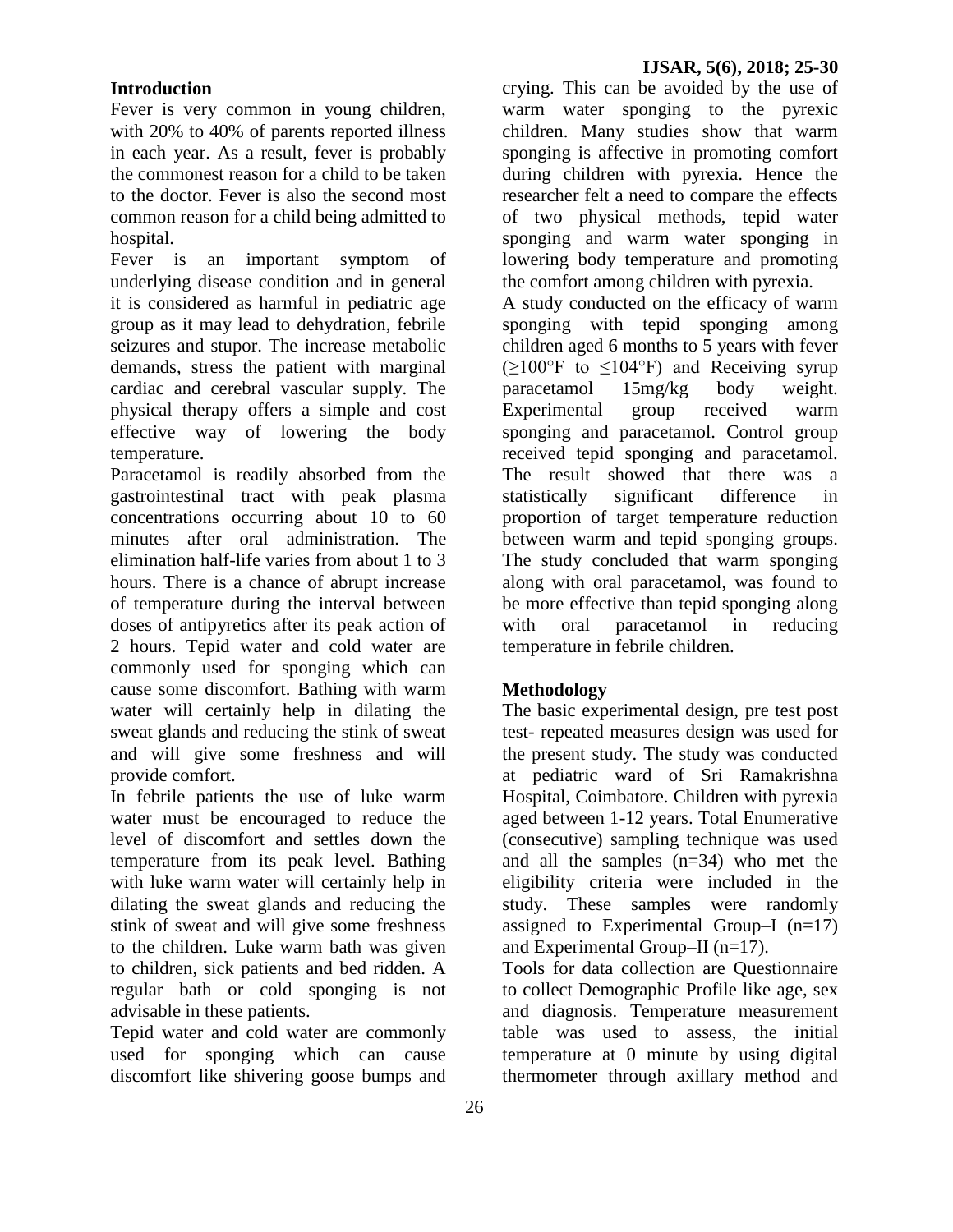recorded in the temperature measurement table. Intervention was given for 15 minutes. Tepid sponging was given to experimental group-I and warm sponging was given to experimental group-II.

During the intervention comfort of the child was assessed by using modified comfort behavior checklist. The tool was developed by K. Kolcaba (2002).This tool is modified and used for this research study. The tool consists of 30 items which includes different aspects, like vocalization, motor signs and performance, facial and miscellaneous aspects. The researcher deleted two contents (fidgety and awakens smoothly) and added three contents (shivering, goose bumps and vomiting) since these are related to fever signs. The responses were scored as No (1), Somewhat (2), Moderate (3), Strong (4) and Not appropriate (0) (for the children who are sleeping or because of diagnosis). Reverse scoring was given to the numbers 2, 3, 5, 7, 8, 10, 11, 13, 18, 19, 20, 21, 23, 24, and 26. The scoring of comfort checklist for children was done by adding the total score of each item. The response was observed during the intervention and documented in the checklist. The maximum score was 120 and minimum score was 0. After intervention, body temperature was checked at  $15<sup>th</sup>$  minute,  $30<sup>th</sup>$  minute,  $45<sup>th</sup>$  minute and  $60<sup>th</sup>$  minute and recorded in the temperature measurement table.

#### **Results and discussion**

The analysis on the effect of Tepid Sponging on Body Temperature among Children with Pyrexia in Experimental Group-I, revealed that the mean and STD of body temperature before tepid sponging was 101.56°F and after tepid sponging at

 $15<sup>th</sup>$  minute,  $30<sup>th</sup>$  minute,  $45<sup>th</sup>$  minute,  $60<sup>th</sup>$ minute were 100.79°F, 100.25°F, 99.75°F 99.33°F and STD were 0.36, 0.39, 0.46, 0.76 respectively. The calculated 't' value was compared with the table value. It showed that, the calculated 't' value is greater than

the table value  $(4.02)$  at  $0.001$   $(p>0.001)$ level of significance. There is a significant difference in the body temperature after tepid sponging among children with pyrexia" was accepted at 0.001 level of significance. Hence tepid sponging is effective in reducing body temperature among children with pyrexia. (Fig 1)

The analysis on the effect of Warm Sponging on Body Temperature among Children with Pyrexia in Experimental Group-II, revealed that the mean and STD of body temperature before warm sponging was 101.52°F and after warm sponging at  $15<sup>th</sup>$  minute,  $30<sup>th</sup>$  minute,  $45<sup>th</sup>$  minute,  $60<sup>th</sup>$ minute were 100.78°F, 100.12°F, 99.59°F 99.05°F and STD were 0.19, 0.31, 0.41, 0.76 respectively. The calculated 't' value was compared with the table value. It showed that, the calculated 't' value is greater than the table value  $(4.02)$  at  $0.001$   $(p>0.001)$ level of significance. There is a significant difference in the body temperature after warm sponging among children with pyrexia" was accepted at 0.001 level of significance. Hence warm sponging is effective in reducing body temperature among children with pyrexia. (Fig 2)



**Figure 1: Effect of Tepid Sponging on Body Temperature among Children with Pyrexia in Experimental Group-I.**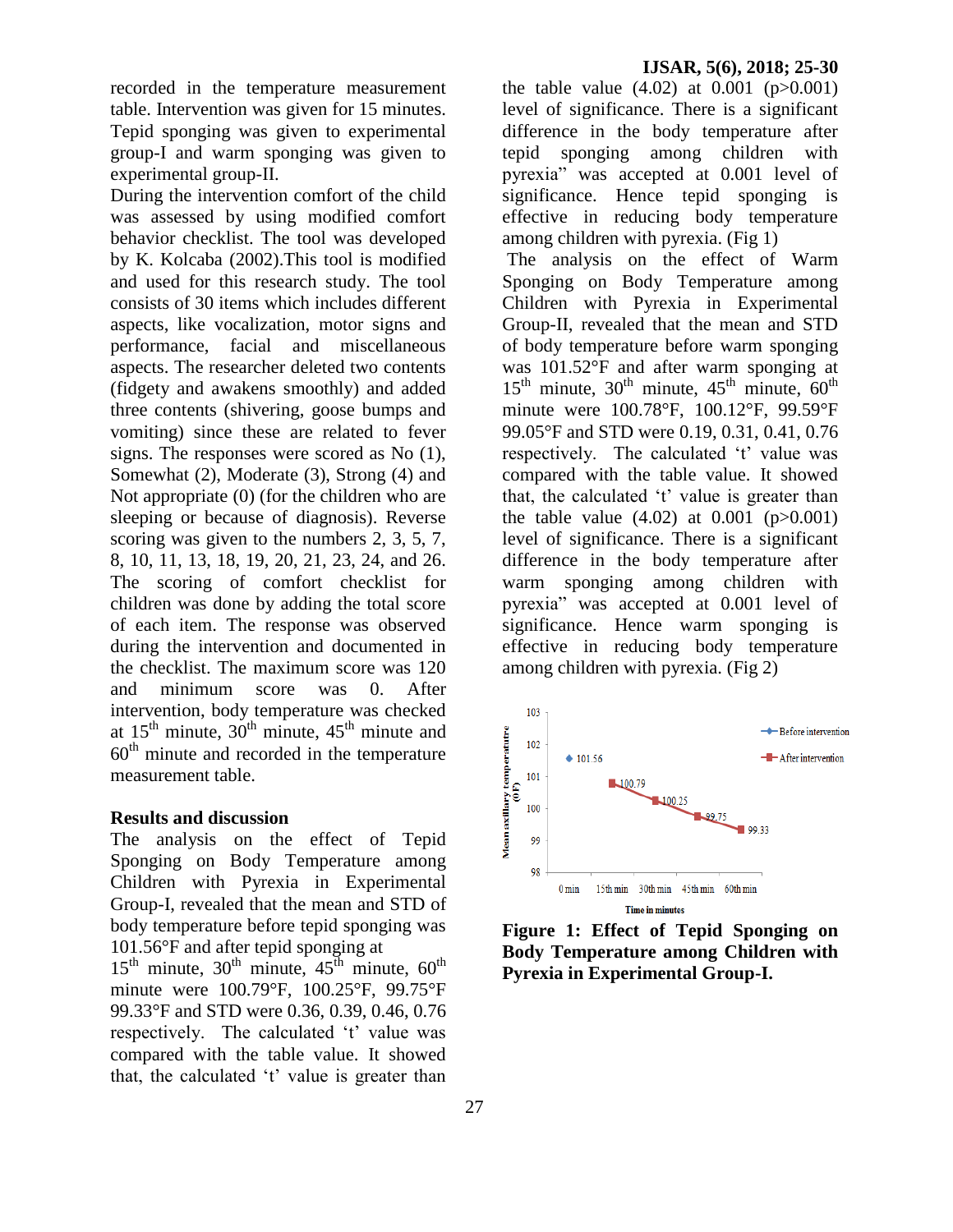

**Figure 2: Effect of Warm Sponging on Body Temperature among Children with Pyrexia in Experimental Group-II.**

The comparison between tepid Vs warm sponging on body temperature among children with pyrexia in experimental group-I and experimental group-II by using student't' test. It showed that, the calculated "t" values was compared with the table value  $(2.04)$  at 0.05 (p<0.05) level of significance was lesser than the table value. Thus the research hypothesis, "There is a significant difference in the body temperature among pyrexia children in experimental group-I and experimental group-II after tepid sponging and warm water sponging" was rejected. Hence there is no difference between tepid and warm sponging in reducing of body temperature (Fig 3).

To analysis on effect of tepid Vs warm sponging on comfort among children with pyrexia in experimental group-I and experimental group-II. The student 't' test was used to assess tepid and warm sponging on comfort among children with pyrexia. It was identified that, the mean comfort during tepid and warm sponging was 62.76 and 90.29. The STD was 9.40 and 13.14 respectively. The calculated 't' value was compared with the table value. It showed that, the calculated  $'t'$  value 6.69 was greater than the table value (3.65) at 0.001 level (p>0.001) of significance. Thus the research hypothesis, "There is a significant difference in comfort among children with pyrexia in experimental group- I and experimental group-II during tepid and warm sponging" was accepted (Fig 4).

**Table 1: Comparison on Effect of Tepid Vs Warm Sponging on Body Temperature among Children with Pyrexia in Experimental Group-I and Experimental Group-II (n=34).**

| <b>Time</b>          | Group                  | <b>Mean</b><br>body<br>temperature<br>$\rm ^{o}F)$ | <b>Standard</b><br>deviation | <b>Mean</b><br>difference | $\mathbf{t}$<br>value |
|----------------------|------------------------|----------------------------------------------------|------------------------------|---------------------------|-----------------------|
| $15^{\text{th}}$ min | Experimental group -I  | 100.79                                             | 0.70                         | 0.01                      | 0.04                  |
|                      | Experimental group-II  | 100.78                                             | 0.39                         |                           |                       |
| $30^{\text{th}}$ min | Experimental group -I  | 100.25                                             | 0.58                         | 0.13                      | 0.62                  |
|                      | Experimental group -II | 100.12                                             | 0.56                         |                           |                       |
| $45^{\text{th}}$ min | Experimental group -I  | 99.75                                              | 0.50                         | 0.16                      | 0.8                   |
|                      | Experimental group -II | 99.59                                              | 0.59                         |                           |                       |
| $60^{\text{th}}$ min | Experimental group -I  | 99.33                                              | 0.73                         | 0.28                      | 1.12                  |
|                      | Experimental group -II | 99.05                                              | 0.64                         |                           |                       |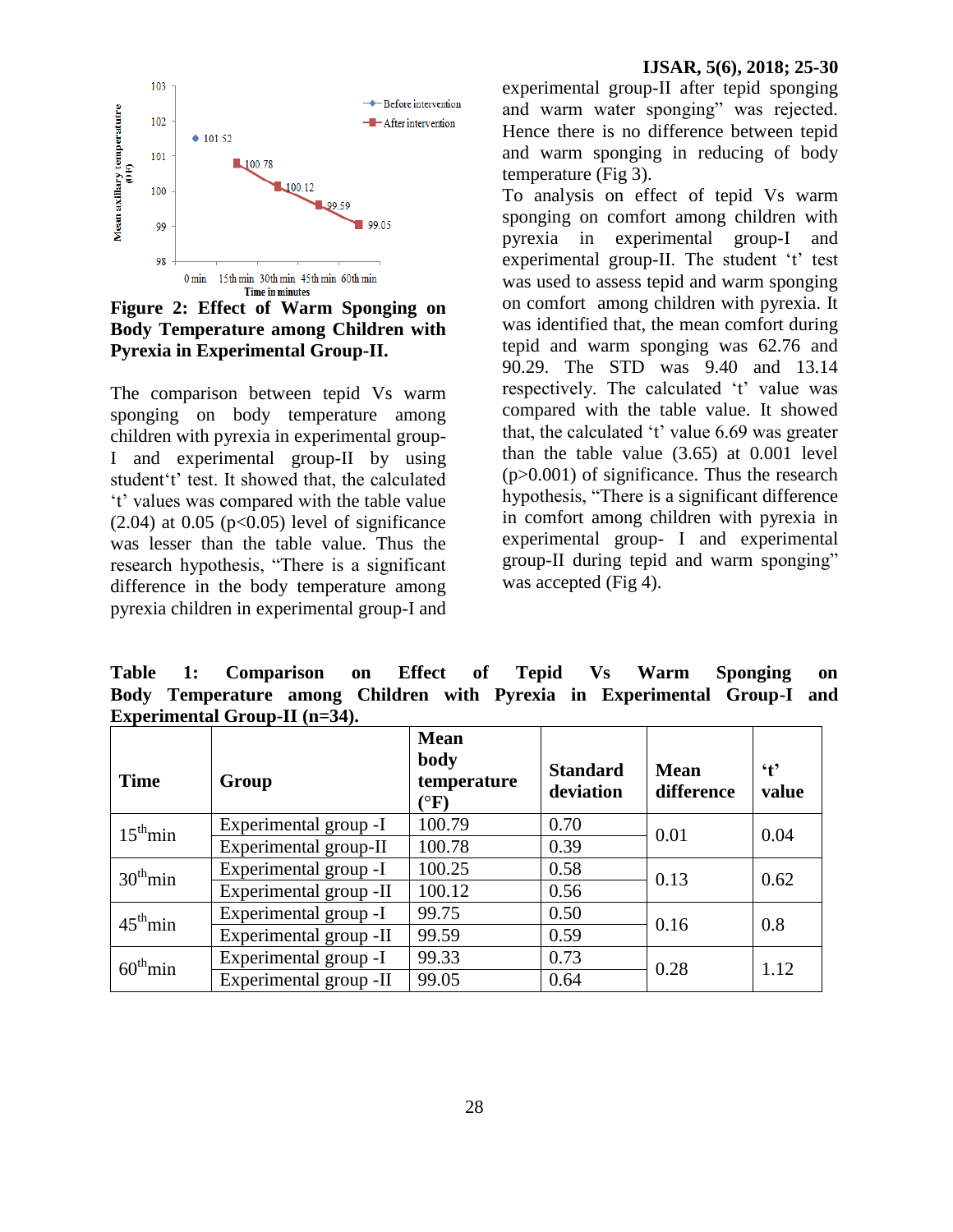**IJSAR, 5(6), 2018; 25-30**

**Table 2: Analysis on Effect of Tepid Vs Warm Sponging on Comfort among Children with Pyrexia in Experimental Group-I and Experimental Group-II (n=34).**

| Group                 | <b>Mean</b> | <b>Standard</b><br>deviation | <b>Mean</b><br>difference | 't' value |  |
|-----------------------|-------------|------------------------------|---------------------------|-----------|--|
| Experimental group-I  | 62.76       | 9.40                         | $6.69***$                 |           |  |
| Experimental group-II | 90.29       | 13.14                        | 27.53                     |           |  |

\*\*\*Significant at 0.001 level



**Figure 3: Comparison of Tepid VS Warm Sponging on Body Temperature among Children with Pyrexia in Experimental Group-I and Experimental Group-II.**



**Figure 4: Comfort during Tepid Vs Warm Sponging on Body Temperature among Children with Pyrexia.**

#### **Conclusion**

In the present study, the researcher adopted Tepid Vs Warm sponging to children with pyrexia, the result revealed that there was a substantial reduction in the level of body temperature in tepid and warm sponging. Tepid sponging and warm sponging is one of the cost effective method in reducing body temperature among children with pyrexia. Tepid sponging causes mild discomfort when compared to warm sponging. Hence it is proved that Warm sponging is effective in reducing body temperature and promotes comfort among children with pyrexia.

#### **References**

- 1. Agbolosu, N.B., Broadhead, R.L., Brauster, D., & Graham, S.M. (1998). Efficacy of tepid sponging versus paracetamol in reducing temperature in febrile children. *Annals Trop Pediatr*, 18, 335-336.
- 2. Alastair, D, Hay. (2014). National Institute for Health and Care Excellence. Retrived from website: file:///C:/ Users/user/Downloads/Antipyretic+thera py+for+children+with+fever%20(1).pdf
- 3. Athirarani, M.R. (2012). Warm sponging Vs Tepid Sponging in Febrile Children: Double blind randomized controlled trial of efficacy. *Inte national journal of nursing care*.vol-1, issu-1.
- 4. *Chandra, J., & Bhatnagar,* S.K. (*2002,* Jan*) Antipyretics in children. Indian J Pediatr*. 69(1), 69- 74, PMID: 11876124.
- 5. Corrard, F. (2002, March). *Ways to reduce fever.* Arch Pediatr, 9(3):311-5.
- 6. Edbor, A.J., Arora, A.K., and Mukherjee, P.S. (2011). Early Management of Fever: Benefits of CombinationTherapy, *Bombay Hospital Journal,*vol 53(4).